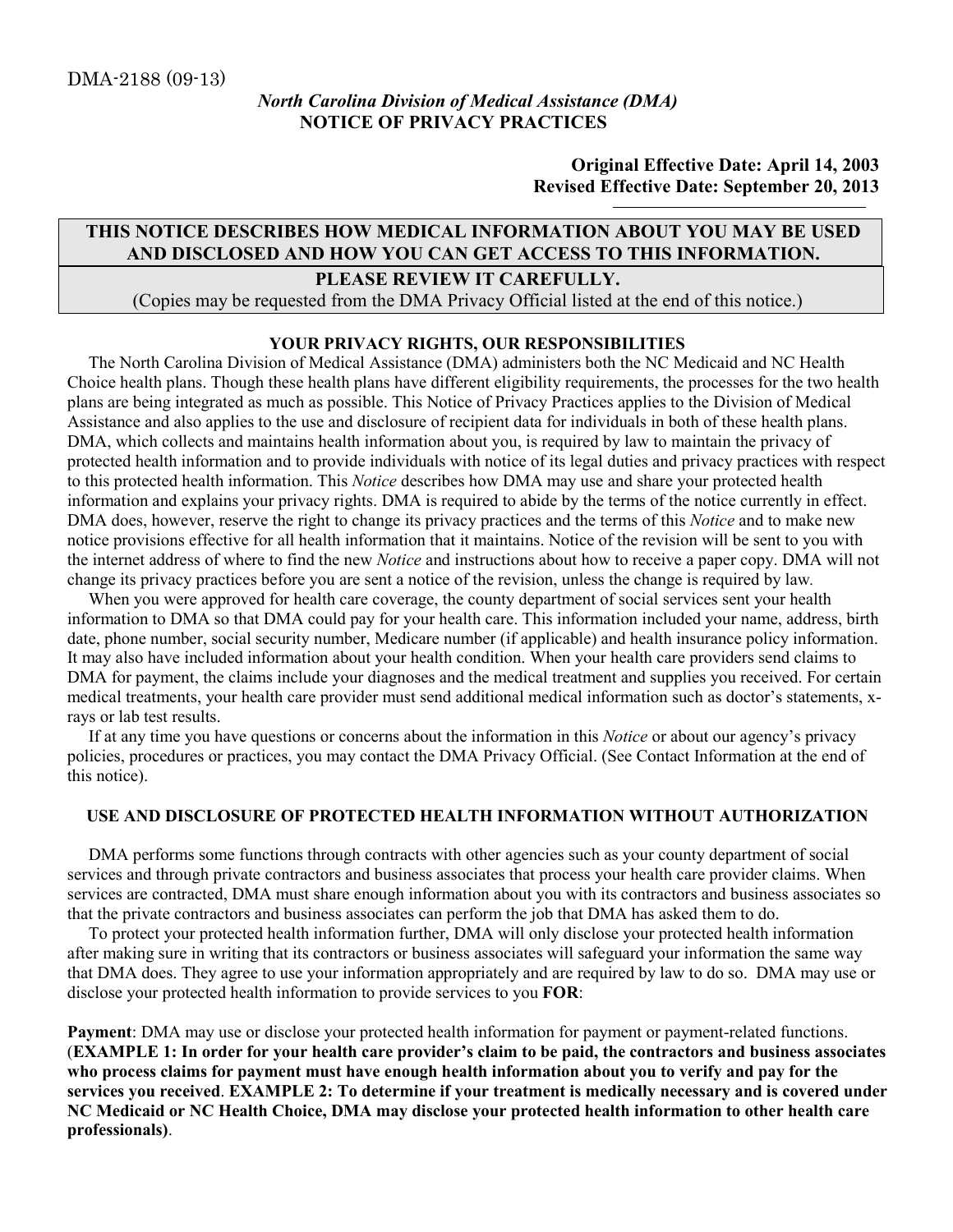**Treatment:** Information about your health and the services you have received may also be disclosed to your doctor to help in coordinating your care and treating you. (EXAMPLE: DMA may provide a list of what medicines you have received to physicians, so they can consider these when prescribing additional medications).

Health Care Operations: DMA may use or disclose your protected health information to perform a variety of business activities that we call "health care operations." These operations ensure that you receive quality care; that NC Medicaid and NC Health Choice are administered effectively; that charges are appropriate for the services that you received; and that your health care providers are paid promptly. (EXAMPLE: We may contract with a private company to review the care and services our clients have received to ensure that a doctor or other health service agency provided quality care to you). Other "operations" that may require your protected health information to be shared include functions to:

- Review and evaluate the skills, qualifications and performance of health care providers who are taking care of you;
- Improve the quality of your care through processes such as identifying groups of individuals with special needs;
- Provide training programs for students, trainees, professional and non-professional staff to allow them to use, under supervision, the skills they have learned;
- Provide information to certifying and licensing agencies so that staff may fulfill professional requirements;
- Plan DMA's future operations;
- Enhance investigations conducted by administration whenever a staff member within DMA files a grievance or protests a particular issue;
- Provide information to other health plans and federal agencies to determine if you are enrolled as their member or covered by them;
- Participate in mediations, hearings, appeals, or reviews regarding NC Medicaid or NC Health Choice services;
- Comply with state or federal laws or regulations; and
- Administer the NC Medicaid and NC Health Choice health plans.

Other Circumstances: In these circumstances, DMA is permitted or required to use or disclose protected health information without your written authorization.

- When required by law;
- For public health activities (i.e., disclose health information to public health authorities to report a communicable disease outbreak);
- Regarding abuse, neglect or domestic violence victims;
- For health oversight activities conducted by state or federal agencies;
- For law enforcement purposes unless otherwise prohibited by state or federal law;
- For judicial and administrative proceedings such as court orders to appear in court;
- Related to the donation of organ(s), eye(s) or tissue;
- To avert a serious threat to the health or safety of a person or the public;
- Related to specialized government activities such as national security;
- For Worker's Compensation matters;
- Cooperate with other government agencies and outside organizations that conduct health oversight activities for the purposes allowed under federal law;
- Comply with court orders, subpoenas, administrative orders, and lawsuits related to the administration of NC Medicaid or NC Health Choice;
- Provide information for research purposes with Institutional Review Board approval as needed.

### More Stringent Laws

DMA will evaluate whether your protected health information is governed by more stringent laws or regulations prior to our use or disclosure. There are other more stringent laws and rules, such as the federal substance abuse confidentiality regulations, the NC mental health confidentiality statute(s), the NC public health confidentiality provisions, and state minor consent statute(s), governing status (i.e., emancipation, marital status, etc.) or type of treatment (abortion, sexually-transmitted disease, birth control, etc.), that may affect how we handle your information.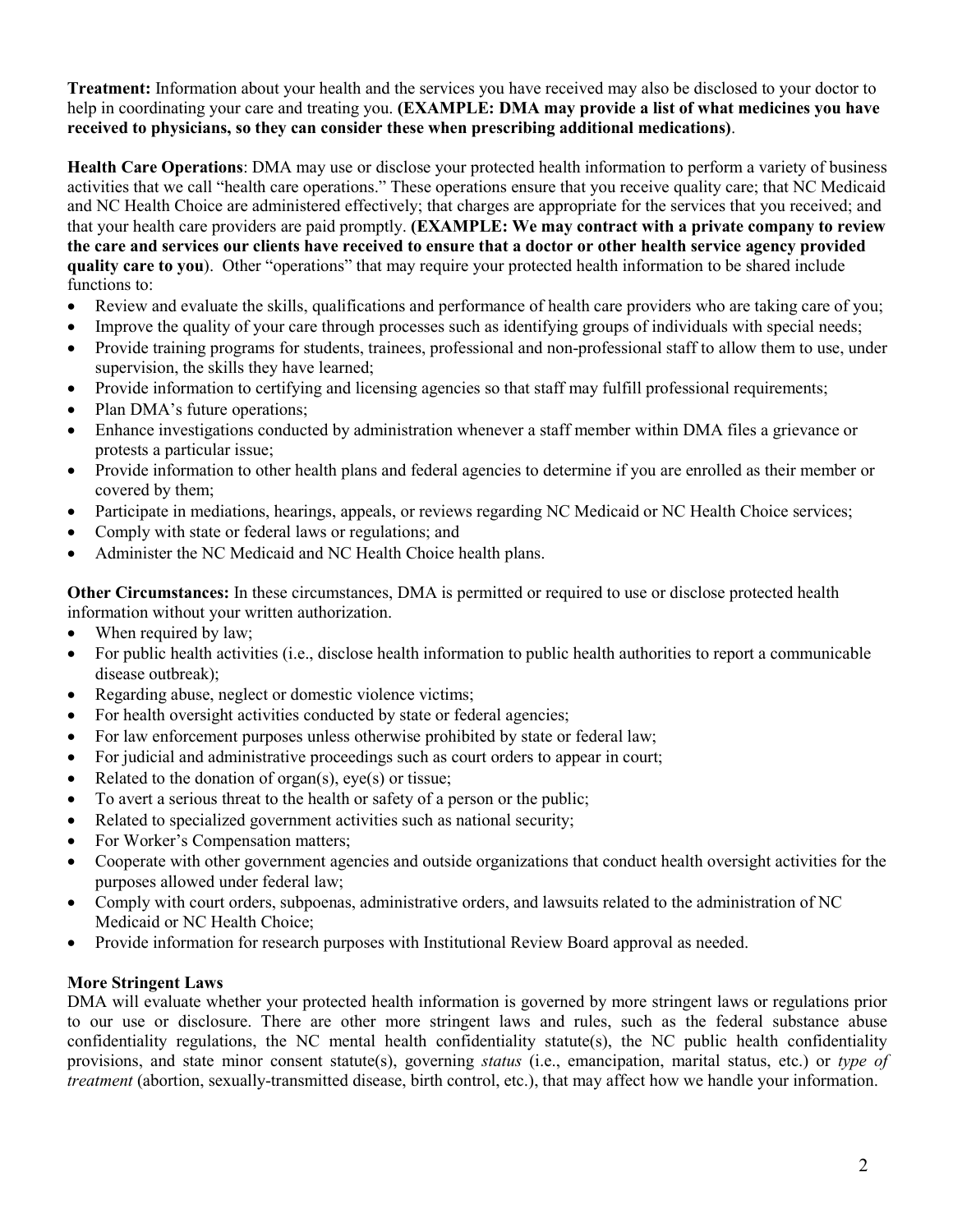# Contacting You

DMA will contact you personally to keep you informed, such as by providing appointment reminders or other treatment opportunities when necessary or available under certain selected public agency benefit programs.

# YOUR RIGHTS REGARDING YOUR PROTECTED HEALTH INFORMATION

NC Medicaid and NC Health Choice recipients have certain rights regarding their protected health information. Unless otherwise noted, please contact DMA staff or the DMA Privacy Official to request the following actions:

# YOU HAVE THE RIGHT TO:

- Receive a copy of this *Notice*: You have a right to a paper copy of this notice upon request. You may also obtain a copy of this *Notice* by accessing DMA's web site at **http://www.dhhs.state.nc.us/dma/medicaid/rights.htm** (Click the link under "Privacy") or http://www.ncdhhs.gov/dma/healthchoice/revrequest.htm (Click Notice of Privacy Practices "Quick Link" on the left)
- Request confidential communications: You have a right to request that DMA communicate with you in a certain way or at a certain location, such as by calling you at work rather than at home.
- Inspect and copy: You have a right to request in writing to see your records and obtain a copy within 30 days at a reasonable fee. There are some exceptions to this right such as impending court actions. If this right is denied, you will be notified in writing of the reason for the denial and your right to request review of the denial.
- **Request amendment:** You have a right to request in writing that portions of your DMA records be corrected when you feel information is incorrect or incomplete. We may deny your request if the information was not created by DMA or if we believe the information is accurate. You may then file a statement of disagreement that will be included in any future disclosures if you request these records.
- An accounting of disclosures: You have the right to request in writing and receive a written list of certain disclosures of your protected health information made after April 14, 2003. Exceptions from this list include those disclosures regarding treatment, payment or other health care operations or disclosures allowed by certain laws, or disclosures authorized by you.
- Request restrictions on uses and disclosures of your protected health information: You have a right to request restrictions on the information DMA uses or discloses about you. DMA is not required to agree to your requested restriction except if it relates to information about services for which you or your representative have paid in full. However, DMA will consider your request and the possibility of accommodating it.
- File a Complaint: If you feel we have violated your privacy rights, you may contact the DMA Privacy Official (see contact information below) or the agency listed below. If you file a complaint, we will not take any adverse action against you, change your treatment, or deny treatment to you.
- Receive information about the handling of your information: DMA is required by law to maintain the privacy of protected health information, to provide individuals with notice of its legal duties and privacy practices with respect to protected health information, and to notify affected individuals following a breach of unsecured protected health information.

# USE AND DISCLOSURE OF PROTECTED HEALTH INFORMATION THAT REQUIRES YOUR AUTHORIZATION

- DMA will not use, communicate or disclose your protected health information without your authorization except as allowed in the circumstances mentioned above. Other uses and disclosures will be made only with your written authorization. You may cancel such authorization by notifying DMA's Privacy Official as provided by CFR 164.508(b)(5). You will be asked to sign and date the Authorization Revocation section of your original authorization. Your authorization will then be considered invalid at that point in time; however, any actions that were taken on the authorization prior to the time you cancelled your authorization will be legal and binding.
- Disclosure of psychotherapy notes about you requires your authorization unless legal exceptions apply.
- Disclosure of information about you for marketing purposes requires your authorization unless legal exceptions apply.
- The sale of information about you requires your authorization.
- Generally, an individual deemed a "personal representative" of yours may authorize disclosures on your behalf until such time as you reach the age of 18. At the age of 18, only you can manage your health benefits unless you authorize a personal representative to act on your behalf. However, if you have consented to treatment for services